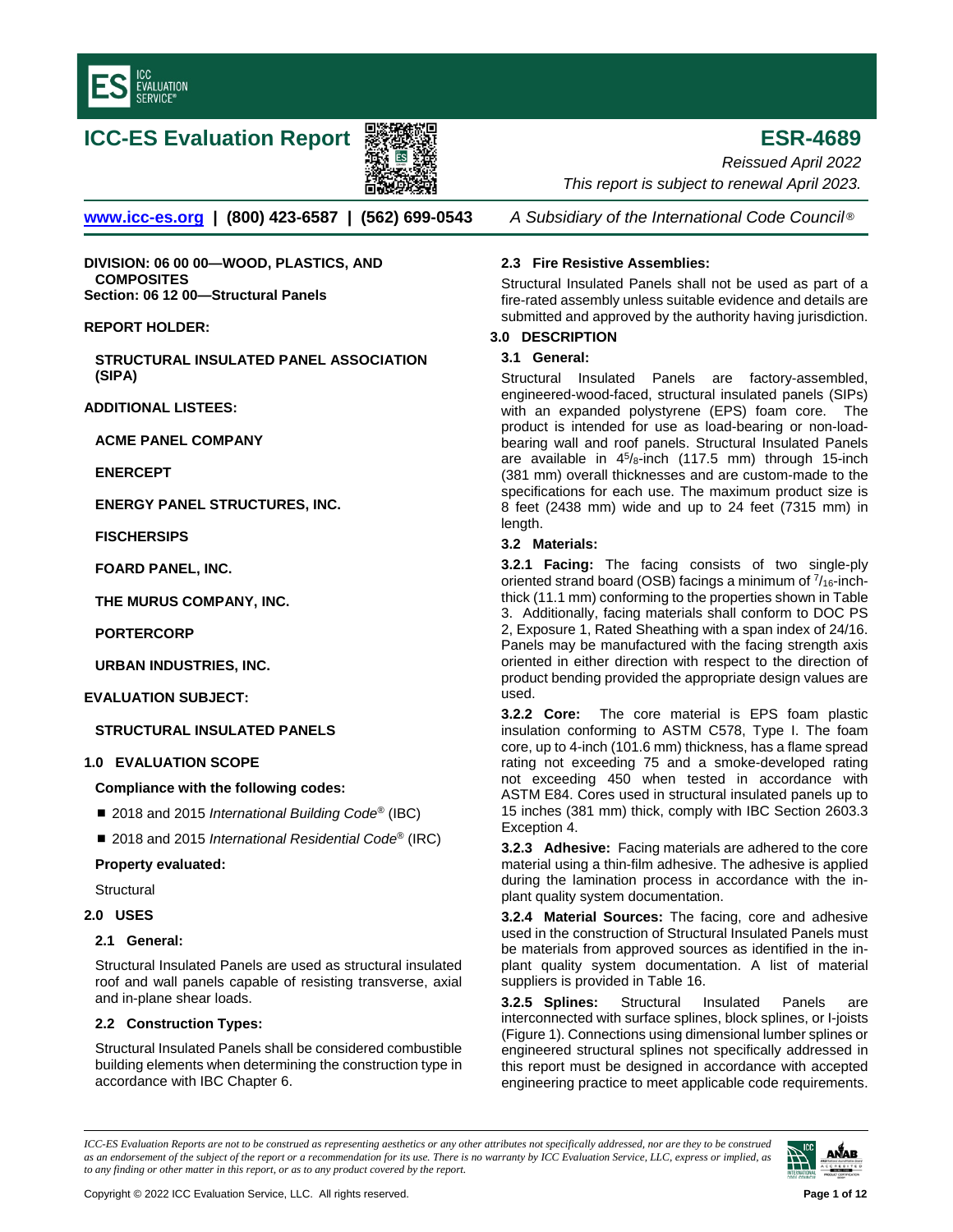**3.2.5.1 Surface Splines:** Surface splines (Figure 1) consist of 3-inch-wide (76.2 mm) by  $^{7}/_{16}$ -inch-thick (11.1 mm) or thicker OSB. At each panel joint, one surface spline is inserted into each of two tight-fitting slots in the core. The slots in the core are located just inside the facing.

**3.2.5.2 Block Splines:** Block splines (Figure 1) are manufactured in the same manner as the SIP except with an overall thickness that is 1 inch (25.4 mm) less than the overall thickness of the panels to be joined.

**3.2.5.3 I-Joist Splines:** Structural capacities for prefabricated wood I-joists splines (Figure 1) shall be established and monitored in accordance with ASTM D5055 with properties equal to or greater than those shown in Table 4. The overall depth of the joist is 1 inch (25.4 mm) less than the overall thickness of the panels to be joined.

# **4.0 DESIGN AND INSTALLATION**

# **4.1 Design:**

**4.1.1 Overall Structural System:** The scope of this report is limited to the evaluation of the SIP component. Panel connections and other details related to incorporation of the product into the overall structural system of a building are beyond the scope of this report.

**4.1.2 Design Approval:** Where required by the authority having jurisdiction, structures using Structural Insulated Panels shall be designed by a registered design professional. Construction documents, including engineering calculations and drawings providing floor plans, window details, door details and connector details, shall be submitted to the code official when application is made for a permit. The individual preparing such documents shall possess the necessary qualifications as required by the applicable code and the professional registration laws of the state where the construction is undertaken. Approved construction documents shall be available at all times on the jobsite during installation.

**4.1.3 Design Loads:** Design loads to be resisted by the product shall be as required under the applicable code. Loads on the panels shall not exceed the loads noted in this report. Where loading conditions result in superimposed stresses, the sum of the ratio of actual loads over allowable loads shall not exceed one. Calculations demonstrating that the loads applied are less than the allowable loads described in this report shall be submitted to the code official for approval.

**4.1.4 Allowable Loads:** Allowable axial, transverse and in-plane shear loads may be calculated using the panel properties provided in Tables 1, 2 and 4 or selected from Tables 5 through 15. For loading conditions not specifically addressed herein, structural members designed in accordance with accepted engineering practice shall be provided to meet applicable code requirements.

**4.1.5 Concentrated Loads:** Axial loads shall be applied to the product through continuous members such as structural insulated roof or floor panels or repetitive members such as joists, trusses or rafters spaced at regular intervals of 24 inches (610 mm) on center or less. Such members shall be fastened to a rim board or similar member to distribute the load to the product. For other loading conditions, reinforcement shall be provided. This reinforcement shall be designed in accordance with accepted engineering practice.

**4.1.6 Eccentric and Side Loads:** Axial loads shall be applied concentrically to the top of the product. Loads shall not be applied eccentrically or through framing attached to

one side of the panel (such as balloon framing) except where additional engineering documentation is provided.

**4.1.7 Openings:** Openings in panels are permitted when the header depth is at least 12 inches (305 mm), and the interior of the opening is reinforced with minimum 0.42 SG lumber graded #2 around the perimeter, secured in place with not less than 0.131-inch x  $2^{1}/2$ -inch (2.9 mm x 63.5 mm) nails, spaced 6 inches (152 mm) on center. The panels are not used to resist in-plane shear loads. SIP splines are not permitted within 6 inches of the end of the header and are not permitted within the header. Allowable loads for maximum header spans of 36 inches may be selected from Tables 10 and 12. Allowable loads for maximum header spans of 72 inches (1829 mm) may be selected from Tables 11 and 13. Openings in panels beyond the scope of this report shall be reinforced with wood or steel designed in accordance with accepted engineering practice to resist all loads applied to the opening as required by the adopted code. Details for door and window openings shall be provided to clarify the manner of supporting axial, transverse and/or in-plane shear loads at openings. Such details shall be subject to approval by the local authority having jurisdiction.

**4.1.8 In-Plane Shear Design:** Shear walls utilizing block or surface splines shall be sized to resist all code required wind and seismic loads without exceeding the allowable loads provided herein. Shear wall chords, hold-downs and connections to transfer shear forces between the wall and surrounding structure shall be designed in accordance with accepted engineering practice. Allowable strengths for SIP shear walls with structural splines along each panel edge shall be designed in accordance with accepted engineering practice and are subject to the limitations for wood sheathed shear walls.

**4.1.9 Seismic Design Categories A, B, and C:** Use of the shear wall configurations in Table 14 is limited to structures in Seismic Design Categories A, B and C. Where SIPs are used to resist seismic forces the following factors shall be used for design: Response Modification Coefficient, *R* = 2.0; System Overstrength Factor, *Ω<sup>0</sup>* = 2.5; Deflection Amplification Factor,  $C_d = 2.0$ . The maximum panel heightto-width ratio shall be 2:1.

**4.1.10 Horizontal Diaphragms:** Horizontal diaphragms shall be sized to resist all code required wind and seismic loads without exceeding the allowable loads provided herein. Diaphragm chords and connections to transfer shear forces between the diaphragm and surrounding structure shall be designed in accordance with accepted engineering practice. The maximum diaphragm length-to-width ratio shall not exceed 3:1.

**4.1.11 Combined Loads:** Panels subjected to any combination of transverse, axial or in-plane shear loads shall be analyzed utilizing a straight-line interaction.

**4.1.12 Panel Reinforcements:** Allowable transverse loads for panels reinforced with I-joists meeting the minimum properties shown in Table 4 are presented in Table 8. Panels reinforced with I-joists have not been evaluated for use in wall applications. Panels reinforced with I-joist splines may be designed in accordance with accepted engineering practice.

# **4.2 Installation:**

**4.2.1 General:** Structural Insulated Panels shall be fabricated, identified and erected in accordance with this report, the approved construction documents and the applicable codes. In the event of a conflict between the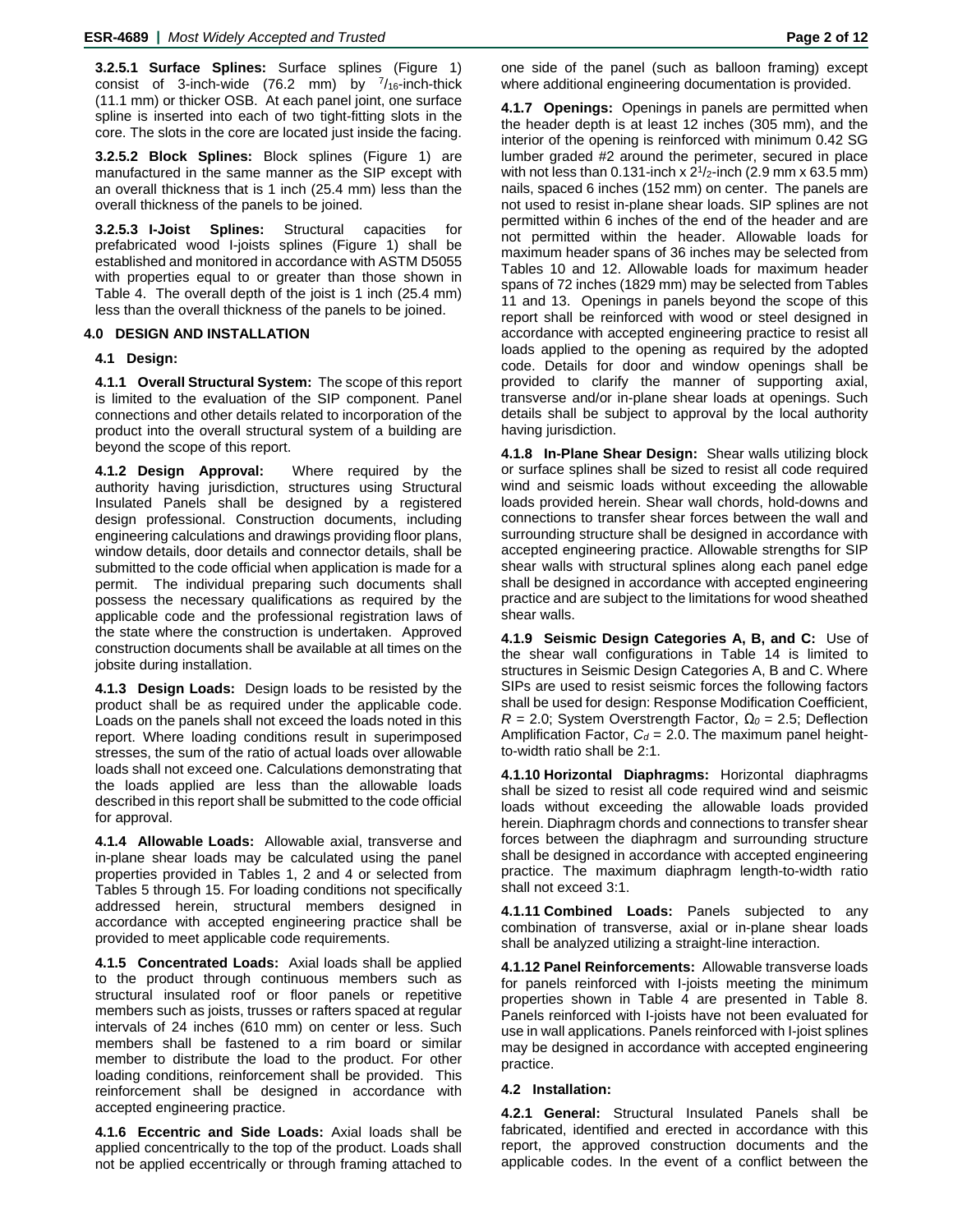manufacturer's published installation instructions and this report, this report shall govern. Approved construction documents shall be available at all times on the jobsite during installation.

**4.2.2 Splines:** Structural Insulated Panels are interconnected at the panel edges through the use of a spline. The spline type may be of any configuration listed in Section 3.2.5 as required by the specific design. The spline shall be secured in place with not less than 0.131-inch x  $2<sup>1</sup>/2$ -inch (2.9 mm x 63.5 mm) nails, spaced 6 inches on center on both sides of the panel, or an approved equivalent fastener. All joints shall be sealed in accordance with the SIP manufacturer's installation instructions. Alternate spline connections may be required for panels subjected to inplane shear forces. Such panels shall be interconnected exactly as required in Tables 14 and 15 or as directed by the designer.

**4.2.3 Plates:** The top and bottom plates of the panels shall be dimensional or engineered lumber sized to match the core thickness of the panel. The plates shall be secured using not less than 0.131-inch x  $2^{1}/2$ -inch (2.9 mm x 63.5 mm) nails, spaced 6 inches on center on both sides of the panel, or an approved equivalent fastener. A second top plate of  $1\frac{1}{8}$ -inch (29 mm) minimum thickness dimensional or engineered lumber with a specific gravity of 0.42 that is cut to the full thickness of the panel shall be secured to the first top plate using 0.131-inch x 3-inch (2.9 mm x 76 mm) nails or an approved equivalent fastener.

**4.2.4 Cutting and Notching:** No field cutting or routing of the panels shall be permitted except as shown on approved construction documents.

**4.2.5 Protection from Decay:** SIPs that rest on exterior foundation walls shall not be located within 8 inches of exposed earth. SIPs supported by concrete or masonry that is in direct contact with earth shall be protected from the concrete or masonry by a moisture barrier.

**4.2.6 Protection from Termites:** In areas subject to damage from termites, SIPs shall be protected from termites using an approved method. Panels shall not be installed below grade or in contact with earth.

**4.2.7 Heat-Producing Fixtures:** Heat-producing fixtures shall not be installed in the panels unless protected by a method approved by the code official or documented in test reports. This limitation shall not be interpreted to prohibit heat-producing elements with suitable protection.

**4.2.8 Plumbing Installation Restrictions:** Plumbing and waste lines may extend at right angles through the wall panels but are not permitted vertically within the core. Lines shall not interrupt splines or panel plates unless approved by a registered design professional.

# **4.2.9 Voids and Holes:**

**4.2.9.1 Voids in Core:** In lieu of openings designed in accordance with Section 4.1.7, the following voids are permitted. Voids may be provided in the panel core during fabrication at predetermined locations only. Voids parallel to the panel span shall be limited to a single 1-inch-maximumdiameter (25.4 mm) hole. Such voids shall be spaced a minimum of 4 feet (1219 mm) on center measured perpendicular to the panel span. Two  $1/2$ -inch-diameter (12.7 mm) holes may be substituted for the single 1-inch hole provided they are maintained parallel and within 2 inches of each other. Voids perpendicular to the panel span shall be limited to a single 1-inch-maximum-diameter (25.4 mm) hole placed not closer than 16 inches (406 mm)

from the support. Additional voids in the same direction shall be spaced not less than 28 inches (711 mm) on center.

**4.2.9.2 Holes in Panels:** Holes may be placed in panels during fabrication at predetermined locations only. Holes shall be limited to 4 inches by 4 inches (102 mm by 102 mm) square. The minimum distance between holes shall not be less than 4 feet (1219 mm) on center measured perpendicular to the panel span and 24 inches (610 mm) on center measured parallel to the panel span. Not more than three holes shall be permitted in a single line parallel to the panel span. The holes may intersect voids permitted elsewhere in this report.

# **4.2.10 Panel Cladding:**

**4.2.10.1 Roof Covering:** The roof covering, underlayment and flashing shall comply with the applicable codes. All roofing materials must be installed in accordance with the manufacturer's installation instructions. The use of roof coverings requiring the application of heat during installation shall be reviewed and approved by a registered design professional.

**4.2.10.2 Exterior Wall Covering:** Panels shall be covered on the exterior by a water-resistive barrier as required by the applicable code. The water-resistive barrier shall be attached with flashing in such a manner as to provide a continuous water-resistive barrier behind the exterior wall veneer. The exterior facing of the SIP wall shall be covered with weather protection as required by the adopted building code or other approved materials.

**4.2.11 Interior Finish:** The SIP foam plastic core shall be separated from the interior of the building by an approved thermal barrier of ½-inch (12.7 mm) gypsum wallboard or equivalent thermal barrier where required by IBC Section 2603.4.

# **5.0 CONDITIONS OF USE**

The Structural Insulated Panels described in this report comply with, or are a suitable alternative to what is specified in, those codes listed in Section 1.0 of this report, subject to the following conditions:

- **5.1** Installation complies with this report and the approved construction documents.
- **5.2** This report applies only to the panel thicknesses specifically listed herein.
- **5.3** In-use panel heights/spans shall not exceed the values listed herein. Extrapolation beyond the values listed herein is not permitted.
- **5.4** The panels are manufactured at the production facilities listed in Section 7.3 of this evaluation report.

#### **6.0 EVIDENCE SUBMITTED**

- **6.1** Reports of axial load, transverse load, and in-plane racking shear tests of panels, conducted in accordance with the general guidelines of ASTM E72.
- **6.2** Reports of diaphragm tests of panels, conducted in accordance with ASTM E455.

# **7.0 IDENTIFICATION**

- **7.1** Structural Insulation Panels are identified with the following information:
- **7.1.1** The ICC-ES Evaluation Report number (ESR-4689).
- **7.1.2** Project or batch number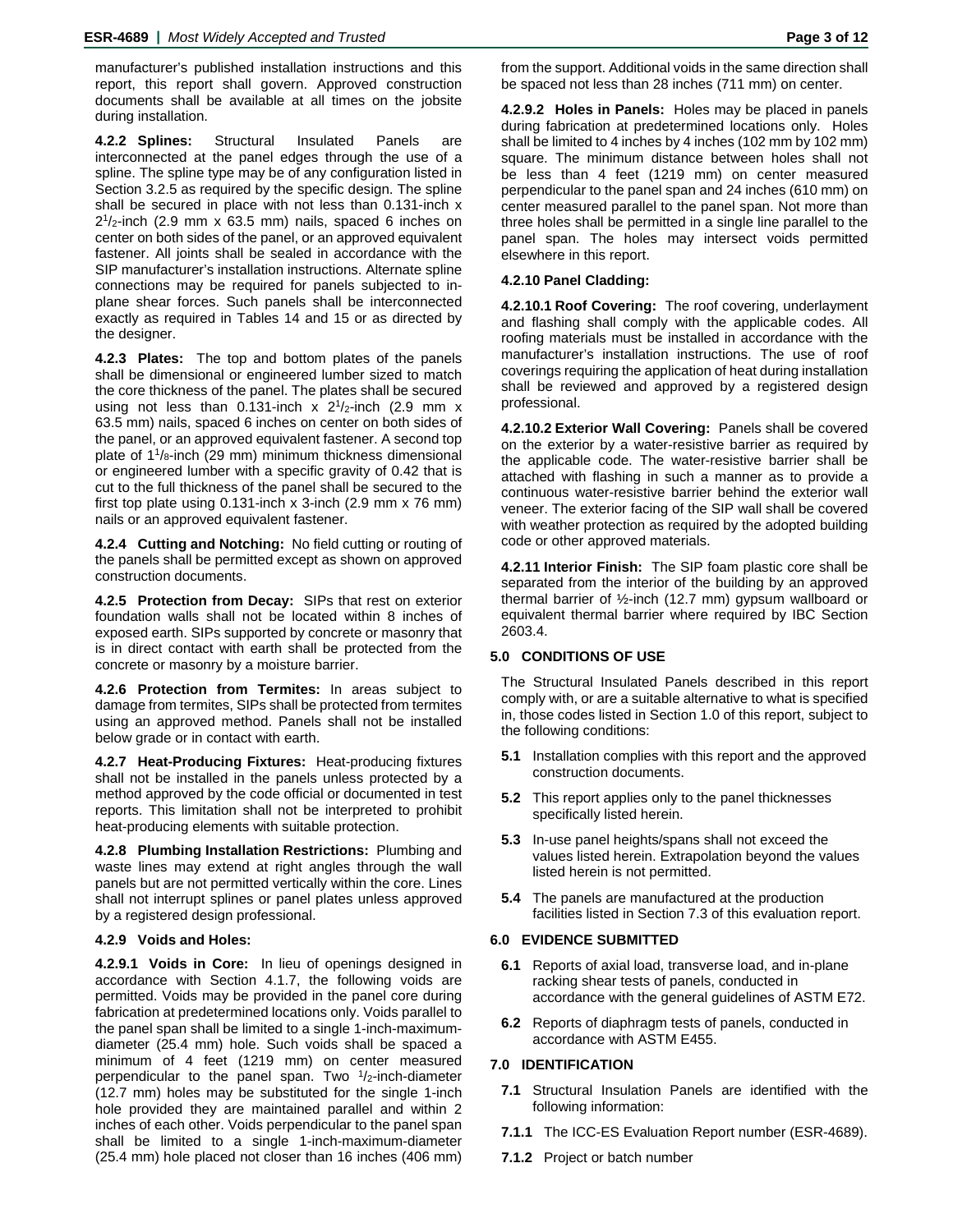- **7.2** The report holder's contact information is the following: **STRUCTURAL INSULATED PANEL ASSOCIATION (SIPA) POST OFFICE BOX 39848 FORT LAUDERDALE, FLORIDA 33339**
- **7.3** The Additional Listees' contact information is the following:

**ACME PANEL COMPANY 1905 WEST MAIN STREET RADFORD, VA 24141**

**ENERCEPT 3100 9TH AVENUE SE WATERTOWN, SD 57201**

**ENERGY PANEL STRUCTURES, INC. 102 EAST INDUSTRIAL PARK GRAETTINGER, IA 51342**

**FISCHERSIPS 1844 NORTHWESTERN PARKWAY LOUISVILLE, KY 40203**

**FOARD PANEL, INC. 53 STOW DRIVE WEST CHESTERFIELD, NH 03466**

**THE MURUS COMPANY, INC. 3234 ROUTE 549 MANSFIELD, PA 16933**

**PORTERCORP 4240 NORTH 136TH AVENUE HOLLAND, MI 49424**

**URBAN INDUSTRIES, INC. 521 SOUTH MARKET STREET GALION, OH 44833**

# **TABLE 1—BASIC PROPERTIES1**

| <b>Property</b>                                    | <b>Weak-Axis Bending</b> | <b>Strong-Axis Bending</b> |
|----------------------------------------------------|--------------------------|----------------------------|
| Allowable Tensile Stress, $F_t$ (psi)              | 245                      | 495                        |
| Allowable Compressive Stress, F <sub>c</sub> (psi) | 340                      | 580                        |
| Elastic Modulus (Bending), E <sub>b</sub> (psi)    | 738900                   | 658800                     |
| Shear Modulus, G (psi)                             | 270                      | 405                        |
| Allowable Core Shear Stress, $F_v$ (psi)           | 4.5                      | 5.0                        |
| Core Compressive Modulus, E <sub>c</sub> (psi)     | 360                      | 360                        |
| Reference Depth, h <sub>o</sub> (in.)              | 4.625                    | 4.625                      |
| Shear Depth Factor Exponent, m                     | 0.84                     | 0.86                       |
| Face Peeling Factor, C <sub>p</sub>                | 0.4                      | 0.4                        |

For **SI:** 1 inch = 25.4 mm; 1 psi = 6894.8 Pa.<br><sup>1</sup> All properties are based on a minimum panel width of 24-in.

| Panel<br>Thickness, h<br>(in.) | Core<br>Thickness, c<br>(in.) | Dead<br>Weight, $w_d$<br>(psf) | Facing<br>Area, $A_f$<br>$(in.^2/ft)$ | Shear<br>Area, $A_v$<br>$(in.^2/ft)$ | <b>Moment of</b><br>Inertia, I<br>(in.4ft) | <b>Section</b><br>Modulus, S<br>(in.3/ft) | <b>Radius of</b><br>Gyration, r<br>(in.) | Centroid-<br>to-Facing<br>Dist., $y_c$<br>(in.) |
|--------------------------------|-------------------------------|--------------------------------|---------------------------------------|--------------------------------------|--------------------------------------------|-------------------------------------------|------------------------------------------|-------------------------------------------------|
| 4.625                          | 3.75                          | 3.2                            | 10.5                                  | 50.3                                 | 46.0                                       | 19.9                                      | 2.09                                     | 2.31                                            |
| 6.50                           | 5.625                         | 3.3                            | 10.5                                  | 72.8                                 | 96.5                                       | 29.7                                      | 3.03                                     | 3.25                                            |
| 8.25                           | 7.375                         | 3.5                            | 10.5                                  | 93.8                                 | 160.2                                      | 38.8                                      | 3.91                                     | 4.13                                            |
| 10.25                          | 9.375                         | 3.6                            | 10.5                                  | 117.8                                | 252.7                                      | 49.3                                      | $\overline{\phantom{m}}$                 | $- -$                                           |
| 12.25                          | 11.375                        | 3.8                            | 10.5                                  | 141.8                                | 366.3                                      | 59.8                                      | $\overline{\phantom{m}}$                 | $- -$                                           |
| 15                             | 14.125                        | 4.0                            | 10.5                                  | 174.8                                | 556.7                                      | 74.2                                      | $- -$                                    |                                                 |

# **TABLE 2—SECTION PROPERTIES**

For SI: 1 inch = 25.4 mm; 1 foot = 304.8 mm; 1 psf = 47.88 Pa.; 1 in.<sup>2</sup>/ft = 2116.66mm<sup>2</sup>/m 1 in.<sup>3</sup> = 16387.064 mm<sup>3</sup>; 1 in.<sup>4</sup>/ft = 1365588.67mm<sup>4</sup>/m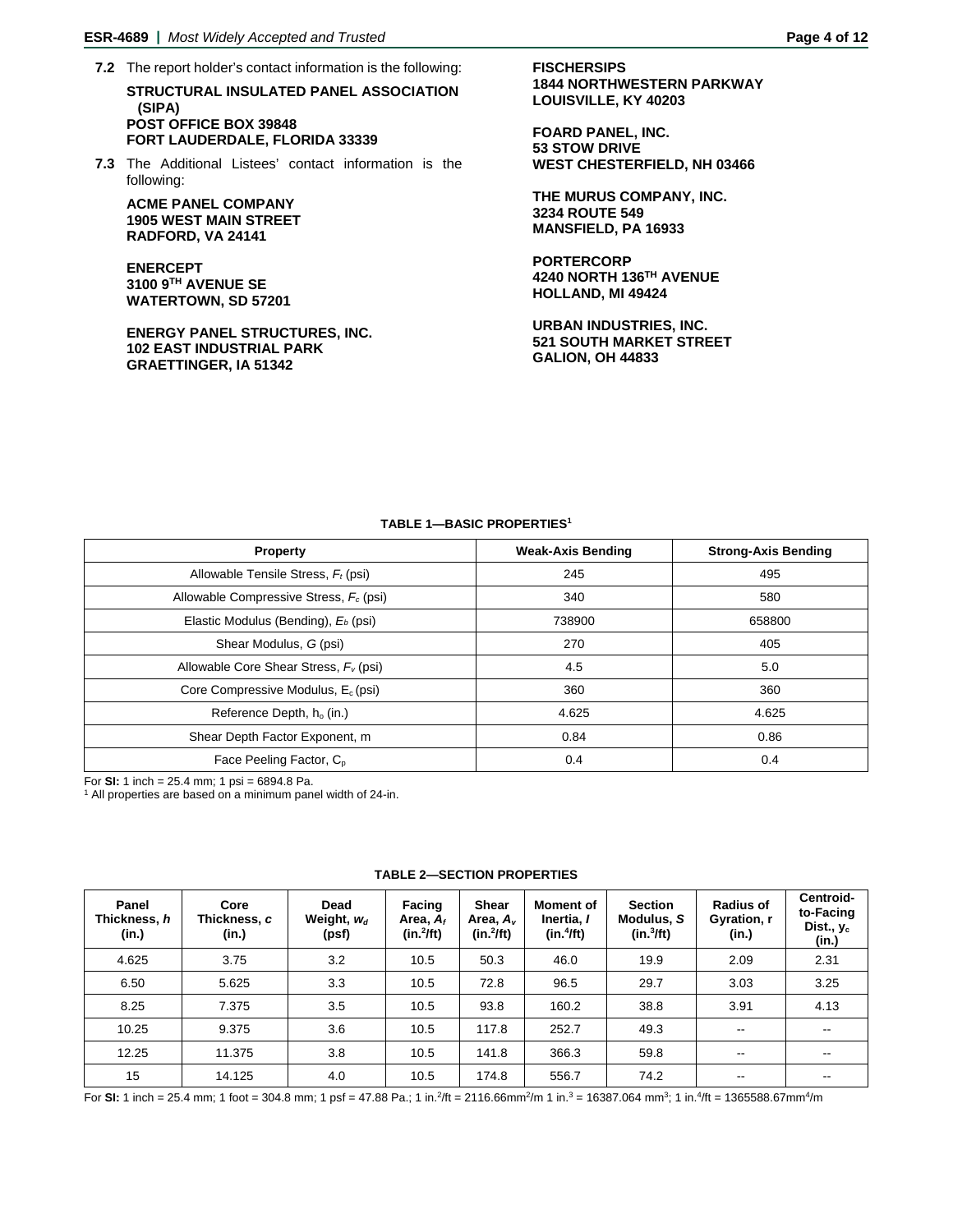| <b>Thickness</b><br>(in.) | <b>Flatwise Stiffness</b><br>$(Ib - in.2/ft)$ |        |       | <b>Flatwise Strength</b><br>$(Ib - in .ft)$ | <b>Tension</b><br>(lb./ft) | Density<br>(pcf) |    |
|---------------------------|-----------------------------------------------|--------|-------|---------------------------------------------|----------------------------|------------------|----|
|                           | Alona                                         | Across | Alona | Across                                      | Alona                      | Across           |    |
| 7/16                      | 54.700                                        | 27.100 | 950   | 870                                         | 6.800                      | 6.500            | 35 |

# **TABLE 3—OSB FACING MINIMUM PROPERTIES**

┙ For SI: 1 inch = 25.4 mm; 1 foot = 304.8 mm; 1 lbf = 4.448 N; 1 pcf = 0.006366 N/m<sup>3</sup>; 1 lbf-in/ft = 370.833 N-mm/m; 1 lbf/ft = 14.59 N/m; 1 lb<sub>f</sub>-in.<sup>2</sup>/ft = 9419.167 N-mm/m

# **TABLE 4—MINIMUM I-JOIST PROPERTIES FOR USE AS REINFORCEMENTS1**

| <b>Depth</b> | <b>Bending Stiffness</b>                      | <b>Moment Capacity</b> | <b>Shear Capacity</b>   | <b>Coefficient of Shear Deflection</b> |
|--------------|-----------------------------------------------|------------------------|-------------------------|----------------------------------------|
|              |                                               | М                      |                         |                                        |
| (in.)        | ( $Ib-f$ in. <sup>2</sup> ) x 10 <sup>6</sup> | (lb <sub>f</sub> -ft)  | $($ lb <sub>f</sub> $)$ | $(lb_1) \times 10^6$                   |
| 9.25         | 185                                           | 2715                   | 1155                    | 4.81                                   |
| 11.25        | 296                                           | 3410                   | 1405                    | 5.85                                   |
| 14           | 482                                           | 4270                   | 1710                    | 7.28                                   |

For **SI:** 1 inch = 25.4 mm; 1 foot = 304.8 mm; 1 lbf = 4.448 N; 1lbf-in.2 = 2870.962 N-mm

<sup>1</sup> Properties are based on certification in accordance with ASTM D5055 or equivalent.

#### **TABLE 5—ALLOWABLE ROOF UNIFORM TRANSVERSE LOADS, BLOCKED BEARING, SHORT DURATION (PSF) 1, 4**

|                    |                               | <b>PANEL THICKNESS</b><br>(inch) |                          |       |                               |       |       |                               |                          |  |  |  |
|--------------------|-------------------------------|----------------------------------|--------------------------|-------|-------------------------------|-------|-------|-------------------------------|--------------------------|--|--|--|
| Panel              |                               | $4^{5}/_{8}$                     |                          |       | $6^{1}/_{2}$                  |       |       | $8^{1}/_{4}$                  |                          |  |  |  |
| Length (ft)        | Deflection Limit <sup>2</sup> |                                  |                          |       | Deflection Limit <sup>2</sup> |       |       | Deflection Limit <sup>2</sup> |                          |  |  |  |
|                    | L/180                         | L/240                            | L/360                    | L/180 | L/240                         | L/360 | L/180 | L/240                         | L/360                    |  |  |  |
| 8 WAB <sup>3</sup> | 50                            | 40                               | 27                       | 73    | 64                            | 43    | 80    | 80                            | 58                       |  |  |  |
| 8                  | 68                            | 51                               | 34                       | 82    | 82                            | 56    | 90    | 90                            | 78                       |  |  |  |
| 10                 | 45                            | 33                               | 22                       | 63    | 57                            | 38    | 68    | 68                            | 54                       |  |  |  |
| 12                 | 30                            | 23                               | 15                       | 51    | 40                            | 27    | 55    | 55                            | 39                       |  |  |  |
| 14                 | 21                            | 16                               | $\overline{\phantom{m}}$ | 39    | 29                            | 19    | 46    | 43                            | 29                       |  |  |  |
| 16                 | $\overline{\phantom{a}}$      | $\qquad \qquad -$                | --                       | 29    | 22                            | 14    | 40    | 33                            | 22                       |  |  |  |
| 18                 | $\overline{\phantom{a}}$      | $\qquad \qquad -$                | $\overline{\phantom{a}}$ | 22    | 16                            | --    | 34    | 25                            | 17                       |  |  |  |
| 20                 | $\overline{\phantom{m}}$      | $\qquad \qquad -$                | $\overline{\phantom{m}}$ | --    | $\overline{\phantom{m}}$      | --    | 26    | 20                            | 13                       |  |  |  |
| 22                 | $\qquad \qquad -$             | $\qquad \qquad -$                | $\overline{\phantom{m}}$ | $- -$ | $\overline{\phantom{m}}$      | --    | 21    | 15                            | $\overline{\phantom{a}}$ |  |  |  |
| 24                 | $\overline{\phantom{m}}$      | $\overline{\phantom{m}}$         | $\overline{\phantom{m}}$ | --    | $\overline{\phantom{m}}$      | --    | 17    | 12                            | $\overline{\phantom{m}}$ |  |  |  |

For **SI:** 1 inch = 25.4 mm; 1 foot = 304.8 mm; 1 psf = 47.88 Pa.

*See Table 6 for notes.*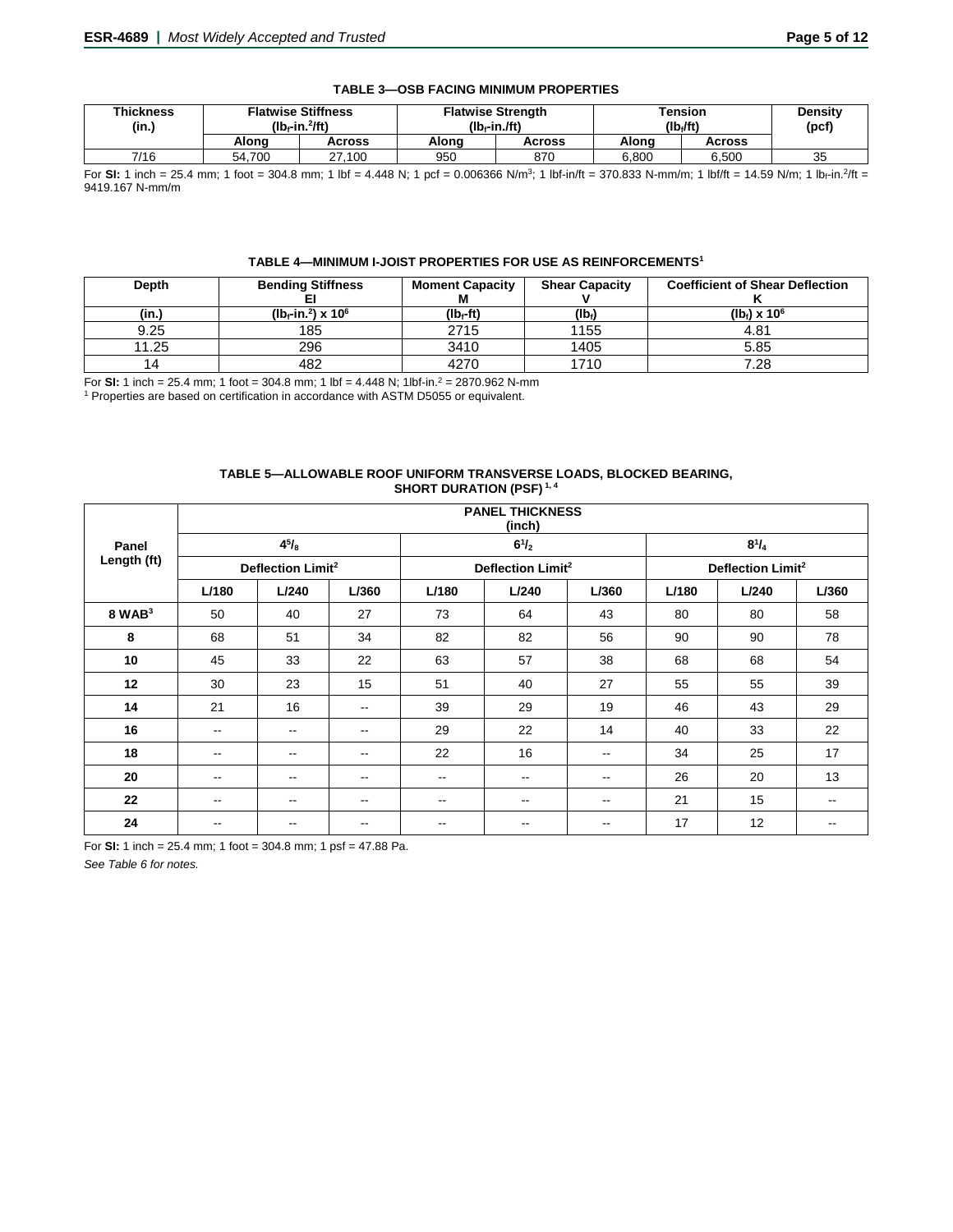#### **TABLE 6—ALLOWABLE ROOF UNIFORM TRANSVERSE LOADS, BLOCKED BEARING, SHORT DURATION (PSF) 1, 4**

|                     |       | <b>PANEL THICKNESS</b><br>(inch) |       |       |                               |       |       |                               |       |  |  |  |
|---------------------|-------|----------------------------------|-------|-------|-------------------------------|-------|-------|-------------------------------|-------|--|--|--|
| <b>Panel Length</b> |       | $10^{1}/_{4}$                    |       |       | $12^{1}/_{4}$                 |       |       | 15                            |       |  |  |  |
| (f <sup>t</sup> )   |       | Deflection Limit <sup>2</sup>    |       |       | Deflection Limit <sup>2</sup> |       |       | Deflection Limit <sup>2</sup> |       |  |  |  |
|                     | L/180 | L/240                            | L/360 | L/180 | L/240                         | L/360 | L/180 | L/240                         | L/360 |  |  |  |
| $8$ WAB $3$         | 88    | 88                               | 75    | 93    | 96                            | 96    | 108   | 108                           | 108   |  |  |  |
| 8                   | 98    | 98                               | 98    | 107   | 107                           | 107   | 121   | 121                           | 121   |  |  |  |
| 10                  | 73    | 73                               | 73    | 79    | 79                            | 79    | 87    | 87                            | 87    |  |  |  |
| 12                  | 59    | 59                               | 54    | 63    | 63                            | 63    | 68    | 68                            | 68    |  |  |  |
| 14                  | 49    | 49                               | 41    | 52    | 52                            | 52    | 56    | 56                            | 56    |  |  |  |
| 16                  | 42    | 42                               | 31    | 44    | 44                            | 41    | 47    | 47                            | 47    |  |  |  |
| 18                  | 37    | 36                               | 24    | 39    | 39                            | 32    | 41    | 41                            | 41    |  |  |  |
| 20                  | 32    | 29                               | 19    | 34    | 34                            | 26    | 36    | 36                            | 36    |  |  |  |
| 22                  | 29    | 23                               | 15    | 31    | 31                            | 21    | 33    | 33                            | 29    |  |  |  |
| 24                  | 25    | 19                               | 12    | 28    | 26                            | 17    | 29    | 29                            | 24    |  |  |  |

For **SI:** 1 inch = 25.4 mm; 1 foot = 304.8 mm; 1 psf = 47.88 Pa.

<sup>1</sup> Table values assume a simply supported panel with  $1\frac{1}{2}$  in. of continuous bearing on facing at supports (C<sub>p</sub> = 1.0) with solid wood plates at bearing locations. Values do not include the dead weight of the panel

<sup>2</sup> Deflection limit shall be selected by building designer based on the serviceability requirements of the structure and the requirements of adopted building code. Values are based on loads of short duration only and do not consider the effects of creep.

<sup>3</sup> Tabulated values are based on the strong-axis of the facing material oriented parallel to the direction of panel bending. WAB indicates weak-axis bending of the facing material; the strong-axis of the facing material is oriented perpendicular to the direction of panel bending.

<sup>4</sup> Permanent loads, such as dead load, shall not exceed 0.50 times the tabulated load.

|             |                               | <b>PANEL THICKNESS</b><br>(inch) |                          |                               |             |                          |       |                               |       |  |  |  |
|-------------|-------------------------------|----------------------------------|--------------------------|-------------------------------|-------------|--------------------------|-------|-------------------------------|-------|--|--|--|
| Panel       |                               | $4^{5}/_{8}$                     |                          |                               | $6^{1}_{2}$ |                          |       | $8^{1}/_{4}$                  |       |  |  |  |
| Length (ft) | Deflection Limit <sup>2</sup> |                                  |                          | Deflection Limit <sup>2</sup> |             |                          |       | Deflection Limit <sup>2</sup> |       |  |  |  |
|             | L/180                         | L/240                            | L/360                    | L/180                         | L/240       | L/360                    | L/180 | L/240                         | L/360 |  |  |  |
| $8$ WAB $3$ | 22                            | 22                               | 22                       | 24                            | 24          | 24                       | 25    | 25                            | 25    |  |  |  |
| 8           | 25                            | 25                               | 25                       | 27                            | 27          | 27                       | 28    | 28                            | 28    |  |  |  |
| 10          | 20                            | 20                               | 20                       | 21                            | 21          | 21                       | 23    | 23                            | 23    |  |  |  |
| 12          | 16                            | 16                               | 15                       | 18                            | 18          | 18                       | 19    | 19                            | 19    |  |  |  |
| 14          | 14                            | 14                               | $\overline{\phantom{m}}$ | 15                            | 15          | 15                       | 16    | 16                            | 16    |  |  |  |
| 16          | $\overline{\phantom{m}}$      | $\overline{\phantom{a}}$         | $\overline{\phantom{a}}$ | 13                            | 13          | 13                       | 14    | 14                            | 14    |  |  |  |
| 18          | $\overline{\phantom{m}}$      | $\overline{\phantom{m}}$         | $\overline{\phantom{a}}$ | 12                            | 12          | 11                       | 12    | 12                            | 12    |  |  |  |
| 20          | $- -$                         | --                               | $- -$                    | --                            | --          | $\overline{\phantom{m}}$ | 11    | 11                            | 11    |  |  |  |

# **TABLE 7—ALLOWABLE WALL UNIFORM TRANSVERSE LOADS (PSF) 1, 4**

For **SI:** 1 inch = 25.4 mm; 1 foot = 304.8 mm; 1 psf = 47.88 Pa.

<sup>1</sup> Table values represent wall panel capacities (4<sup>5</sup>/8-in., 6<sup>1</sup>/2-in. and 8<sup>1</sup>/4-in. thickness panels only) utilizing a zero bearing configuration (Figure 2). Allowable

loads are determined based on C<sub>p</sub> reported in Table 1.<br><sup>2</sup> Deflection limit shall be selected by building designer based on the serviceability requirements of the structure and the requirements of adopted building code. Values are based on loads of short duration only and do not consider the effects of creep.

<sup>3</sup> Tabulated values are based on the strong-axis of the facing material oriented parallel to the direction of panel bending. WAB indicates weak-axis bending of the facing material; the strong-axis of the facing material is oriented perpendicular to the direction of panel bending.

<sup>4</sup> Permanent loads, such as dead load, shall not exceed 0.50 times the tabulated load.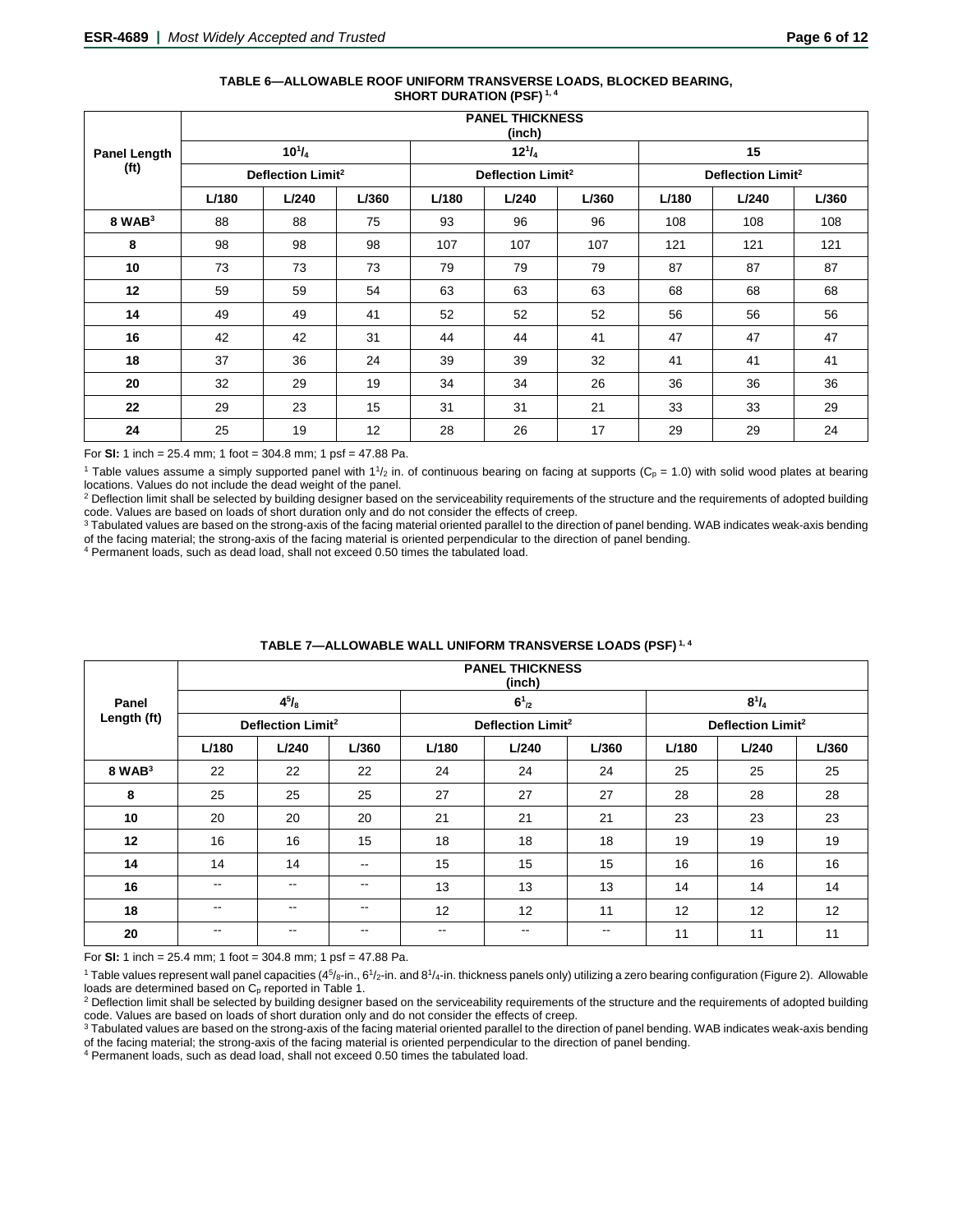|                      |       | <b>PANEL THICKNESS</b><br>(inch) |       |       |                                  |       |       |                               |       |  |  |  |
|----------------------|-------|----------------------------------|-------|-------|----------------------------------|-------|-------|-------------------------------|-------|--|--|--|
| Panel<br>Length (ft) |       | $10^{1}/_{4}$ -in. SIP thickness |       |       | $12^{1}/_{4}$ -in. SIP thickness |       |       | 15-in. SIP thickness          |       |  |  |  |
|                      |       | Deflection Limit <sup>2</sup>    |       |       | Deflection Limit <sup>2</sup>    |       |       | Deflection Limit <sup>2</sup> |       |  |  |  |
|                      | L/180 | L/240                            | L/360 | L/180 | L/240                            | L/360 | L/180 | L/240                         | L/360 |  |  |  |
| 8                    | 115   | 115                              | 115   | 124   | 124                              | 124   | 123   | 123                           | 123   |  |  |  |
| 10                   | 92    | 92                               | 92    | 99    | 99                               | 99    | 98    | 98                            | 98    |  |  |  |
| 12                   | 76    | 76                               | 76    | 82    | 82                               | 82    | 82    | 82                            | 82    |  |  |  |
| 14                   | 65    | 65                               | 65    | 71    | 71                               | 71    | 70    | 70                            | 70    |  |  |  |
| 16                   | 57    | 57                               | 57    | 62    | 62                               | 62    | 61    | 61                            | 61    |  |  |  |
| 18                   | 51    | 51                               | 44    | 55    | 55                               | 55    | 54    | 54                            | 54    |  |  |  |
| 20                   | 46    | 46                               | 33    | 49    | 49                               | 48    | 48    | 48                            | 48    |  |  |  |
| 22                   | 41    | 38                               | 25    | 45    | 45                               | 37    | 44    | 44                            | 44    |  |  |  |
| 24                   | 36    | 30                               | 20    | 41    | 41                               | 29    | 41    | 41                            | 41    |  |  |  |

# **TABLE 8—ALLOWABLE UNIFORM TRANSVERSE LOADS WITH I-JOIST REINFORCEMENTS (PSF) 1, 3, 4**

For **SI:** 1 inch = 25.4 mm; 1 foot = 304.8 mm; 1 psf = 47.88 Pa.

 $1$  Values assume a simply supported panel with  $11/2$  in. of continuous bearing on facing at supports. Values do not include the dead weight of the panel. <sup>2</sup> Deflection limit shall be selected by building designer based on the serviceability requirements of the structure and the requirements of adopted building code. Values are based on loads of short duration only and do not consider the effects of creep.

<sup>3</sup> Tabulated values are based on the strong-axis of the facing material oriented parallel to the direction of panel bending.

<sup>4</sup> Permanent loads, such as dead load, shall not exceed 0.50 times the tabulated load.

| <b>Lateral Brace Spacing</b> |                          | <b>PANEL THICKNESS</b><br>(inch) |              |  |  |  |  |  |  |
|------------------------------|--------------------------|----------------------------------|--------------|--|--|--|--|--|--|
| (f <sup>t</sup> )            | $4^{5}/_{8}$             | $6^{1}/_{2}$                     | $8^{1}/_{4}$ |  |  |  |  |  |  |
| 8 WAB <sup>5</sup>           | 2320                     | 2470                             | 2530         |  |  |  |  |  |  |
| 8                            | 3630                     | 4070                             | 4240         |  |  |  |  |  |  |
| 10                           | 3260                     | 3890                             | 4130         |  |  |  |  |  |  |
| 12                           | 2810                     | 3660                             | 4000         |  |  |  |  |  |  |
| 14                           | $\overline{\phantom{a}}$ | 3390                             | 3830         |  |  |  |  |  |  |
| 16                           | $-$                      | 3090                             | 3640         |  |  |  |  |  |  |
| 18                           | $\overline{\phantom{m}}$ | 2790                             | 3430         |  |  |  |  |  |  |
| 20                           | $\overline{\phantom{m}}$ | $\overline{\phantom{m}}$         | 3190         |  |  |  |  |  |  |

#### **TABLE 9—ALLOWABLE AXIAL LOADS (PLF) 1,2,3,4**

For **SI:** 1 inch = 25.4 mm; 1 foot = 304.8 mm; 1 PLF = 14.59 N/m.

1 Permanent loads, such as dead load, shall not exceed 0.50 times the tabulated load.

<sup>2</sup> All values are for normal duration and may not be increased for other durations.

<sup>3</sup> Axial loads shall be applied concentrically to the top of the panel through repetitive members spaced not more than 24-in. on center. Such members shall be fastened to a rim board or similar member to distribute along the top of the SIP.

4 The ends of both facings must bear on the supporting foundation or structure to achieve the tabulated axial loads.

5 Tabulated values are based on the strong-axis of the facing material oriented parallel to the direction of panel bending. WAB indicates weak-axis bending of the facing material; the strong-axis of the facing material is oriented perpendicular to the direction of panel bending.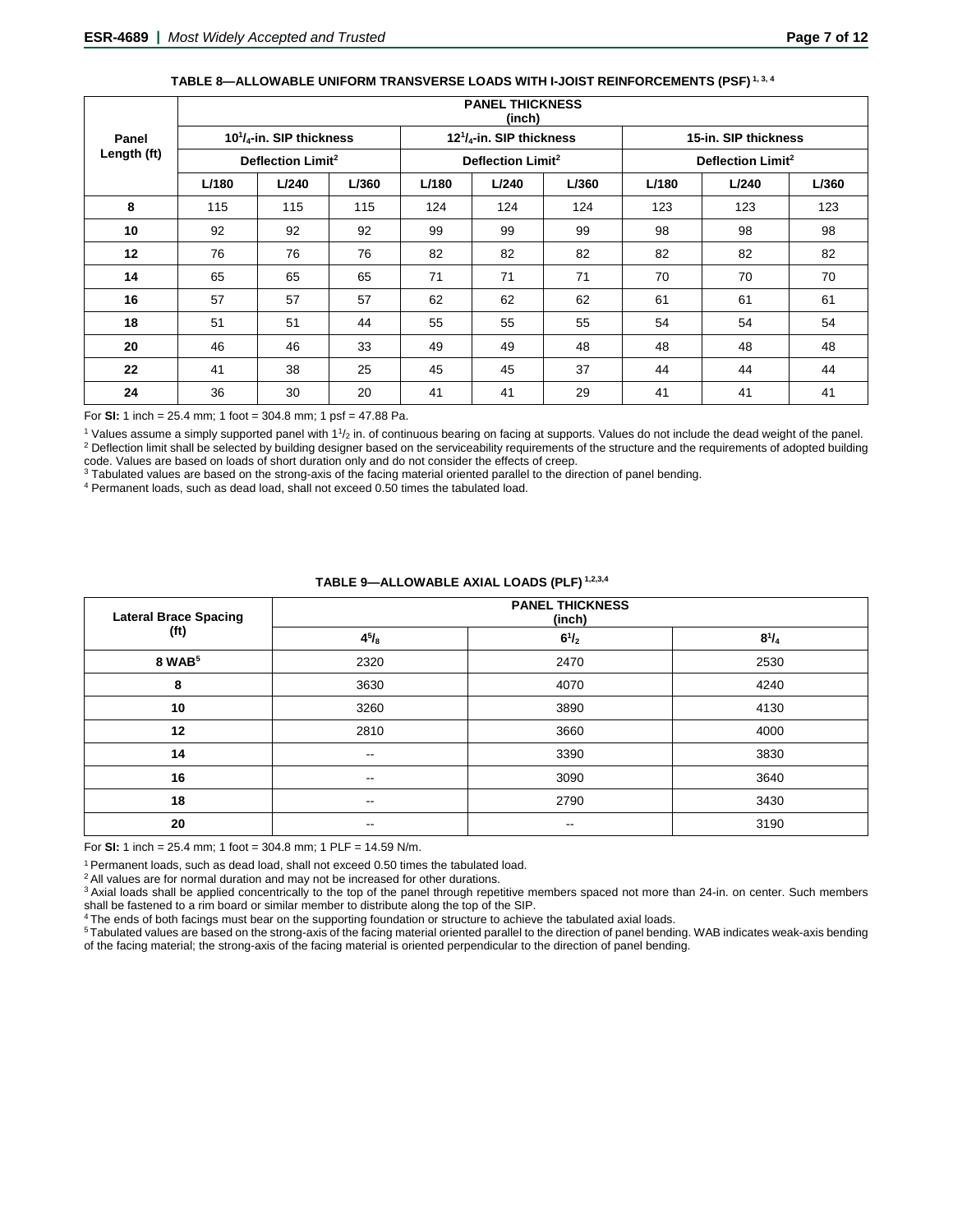#### **TABLE 10—ALLOWABLE UNIFORM TRANSVERSE LOADS FOR SIPS WITH OPENINGS, 36-IN. MAXIMUM SPAN (PSF) 1,4,5,6**

|                     | <b>PANEL THICKNESS</b><br>(inch) |               |                          |                               |                |                          |       |                               |       |  |  |
|---------------------|----------------------------------|---------------|--------------------------|-------------------------------|----------------|--------------------------|-------|-------------------------------|-------|--|--|
| <b>Panel Length</b> |                                  | $4^{5}/_{8}$  |                          |                               | $6^{1}/_{2}$   |                          |       | $8^{1}/_{4}$                  |       |  |  |
| (f <sup>t</sup> )   | Deflection Limit <sup>2</sup>    |               |                          | Deflection Limit <sup>2</sup> |                |                          |       | Deflection Limit <sup>2</sup> |       |  |  |
|                     | L/180                            | L/240         | L/360                    | L/180                         | L/240          | L/360                    | L/180 | L/240                         | L/360 |  |  |
| $8$ WAB $3$         | 23                               | 17            | 11                       | 42                            | 31             | 21                       | 62    | 47                            | 31    |  |  |
| 8                   | 31                               | 23            | 15                       | 57                            | 43             | 28                       | 75    | 65                            | 43    |  |  |
| 10                  | 17                               | 13            | 8                        | 33                            | 25             | 16                       | 48    | 39                            | 26    |  |  |
| 12                  | 10                               | 8             | 5                        | 21                            | 16             | 10                       | 33    | 25                            | 16    |  |  |
| 14                  | 7                                | 5             | $\overline{\phantom{a}}$ | 14                            | 10             | $\overline{7}$           | 22    | 16                            | 11    |  |  |
| 16                  | $\overline{\phantom{a}}$         | $\sim$ $\sim$ | $\overline{\phantom{m}}$ | 9                             | $\overline{7}$ | $\overline{\phantom{m}}$ | 15    | 11                            | 7     |  |  |
| 18                  | $\overline{\phantom{a}}$         | $\sim$ $-$    | $\overline{\phantom{m}}$ | $\overline{7}$                | 5              | $\overline{\phantom{m}}$ | 11    | 8                             | 5     |  |  |
| 20                  | --                               |               | --                       | --                            | --             |                          | 8     | 6                             |       |  |  |

For **SI:** 1 inch = 25.4 mm; 1 foot = 304.8 mm; 1 psf = 47.88 Pa.

*See Table 11 for notes.*

#### **TABLE 11—ALLOWABLE UNIFORM TRANSVERSE LOADS FOR SIPS WITH OPENINGS, 72-INCH MAXIMUM SPAN (PSF) 1,4,5,6**

|                     | <b>PANEL THICKNESS</b><br>(inch) |                               |               |                |                               |                          |       |                               |       |  |  |
|---------------------|----------------------------------|-------------------------------|---------------|----------------|-------------------------------|--------------------------|-------|-------------------------------|-------|--|--|
| <b>Panel Length</b> |                                  | $4^{5}/_{8}$                  |               |                | $6^{1}/_{2}$                  |                          |       | $8^{1}/_{4}$                  |       |  |  |
| (f <sup>t</sup> )   |                                  | Deflection Limit <sup>2</sup> |               |                | Deflection Limit <sup>2</sup> |                          |       | Deflection Limit <sup>2</sup> |       |  |  |
|                     | L/180                            | L/240                         | L/360         | L/180          | L/240                         | L/360                    | L/180 | L/240                         | L/360 |  |  |
| $8$ WAB $3$         | 16                               | 12                            | 8             | 29             | 23                            | 15                       | 39    | 36                            | 24    |  |  |
| 8                   | 23                               | 17                            | 11            | 37             | 33                            | 22                       | 49    | 49                            | 34    |  |  |
| 10                  | 12                               | 9                             | 6             | 24             | 19                            | 12                       | 31    | 29                            | 19    |  |  |
| 12                  | $\overline{7}$                   | 5                             | $- -$         | 15             | 11                            | $\overline{7}$           | 21    | 18                            | 12    |  |  |
| 14                  | 5                                | $\overline{\phantom{a}}$      | --            | 10             | $\overline{7}$                | 5                        | 16    | 12                            | 8     |  |  |
| 16                  | $\overline{\phantom{a}}$         | $- -$                         | $- -$         | $\overline{7}$ | 5                             | $\overline{\phantom{a}}$ | 11    | 8                             | 5     |  |  |
| 18                  | $\overline{\phantom{m}}$         | --                            | $\sim$ $\sim$ | 5              | $\overline{\phantom{m}}$      | $\overline{\phantom{a}}$ | 8     | 6                             | --    |  |  |
| 20                  | $\overline{\phantom{a}}$         | $- -$                         | $- -$         | $- -$          | $- -$                         | $- -$                    | 6     | $\overline{\phantom{m}}$      |       |  |  |

For **SI:** 1 inch = 25.4 mm; 1 foot = 304.8 mm; 1 psf = 47.88 Pa.

<sup>1</sup> Table values represent wall panel capacities utilizing a zero bearing configuration (Figure 2). Construction shall be as described in Section 4.1.7 of this report.

<sup>2</sup> Deflection limit shall be selected by building designer based on the serviceability requirements of the structure and the requirements of adopted building code. Values are based on loads of short duration only and do not consider the effects of creep.

3 Tabulated values are based on the strong-axis of the facing material oriented parallel to the direction of panel bending. WAB indicates weak-axis bending of the facing material; the strong-axis of the facing material is oriented perpendicular to the direction of panel bending.

 $4$  Permanent loads, such as dead load, shall not exceed 0.50 times the tabulated load.<br> $5$  Tabulated values assume header depths ranging from 12-in. to 36-in.

 $6$  SIP splines are not permitted within 6-in. of the end of the header and are not permitted within the header.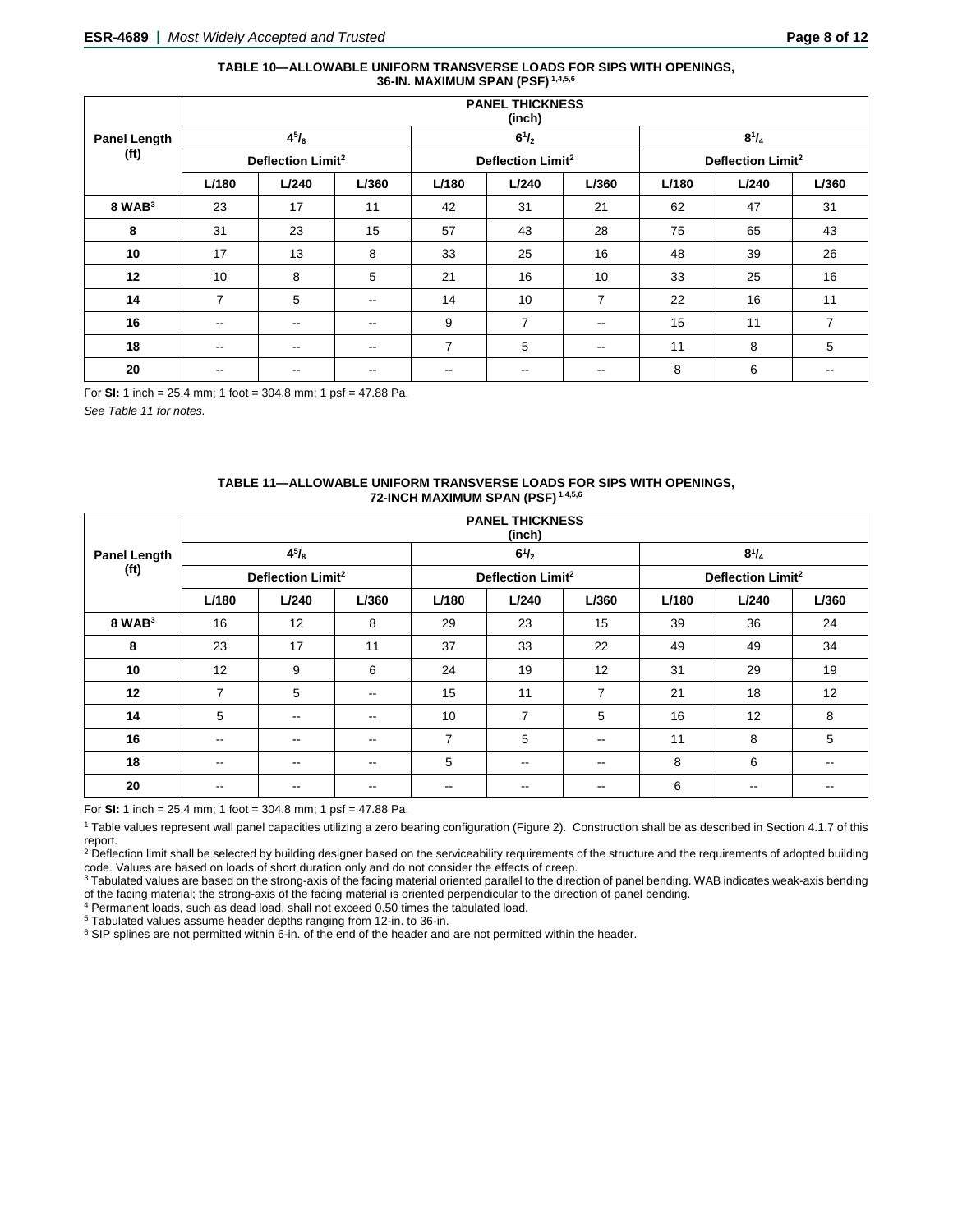# **TABLE 12—ALLOWABLE AXIAL LOADS FOR SIPS WITH OPENINGS, 36-IN. MAXIMUM SPAN (PLF) 1,2,3,4,6,7**

| <b>Lateral Brace Spacing</b> | <b>Panel Thickness</b><br>(inch) |              |              |  |  |  |  |
|------------------------------|----------------------------------|--------------|--------------|--|--|--|--|
| (ft)                         | $4^{5}/_{8}$                     | $6^{1}/_{2}$ | $8^{1}/_{4}$ |  |  |  |  |
| 8 WAB <sup>5</sup>           | 770                              | 820          | 840          |  |  |  |  |
| 8                            | 1210                             | 1355         | 1410         |  |  |  |  |
| 10                           | 1085                             | 1295         | 1375         |  |  |  |  |
| 12                           | 935                              | 1220         | 1330         |  |  |  |  |
| 14                           | $\overline{\phantom{m}}$         | 1130         | 1275         |  |  |  |  |
| 16                           | $\overline{\phantom{a}}$         | 1030         | 1210         |  |  |  |  |
| 18                           | $\overline{\phantom{m}}$         | 930          | 1140         |  |  |  |  |
| 20                           | $- -$                            | $- -$        | 1060         |  |  |  |  |

For **SI:** 1 inch = 25.4 mm; 1 foot = 304.8 mm; ; 1 plf = 14.59 N/m.

*See Table 13 for notes.*

# **TABLE 13—ALLOWABLE AXIAL LOADS FOR SIPS WITH OPENINGS, 72-IN. MAXIMUM SPAN (PLF) 1,2,3,4,6,7**

| <b>Lateral Brace Spacing</b><br>(f <sup>t</sup> ) | <b>Panel Thickness</b><br>(inch) |                          |              |
|---------------------------------------------------|----------------------------------|--------------------------|--------------|
|                                                   | $4^{5/8}$                        | $6^{1}/_{2}$             | $8^{1}/_{4}$ |
| 8 WAB <sup>5</sup>                                | 460                              | 490                      | 505          |
| 8                                                 | 725                              | 810                      | 845          |
| 10                                                | 650                              | 775                      | 825          |
| 12                                                | 560                              | 730                      | 800          |
| 14                                                | $\overline{\phantom{m}}$         | 675                      | 765          |
| 16                                                | $\sim$ $\sim$                    | 615                      | 725          |
| 18                                                | $\sim$                           | 555                      | 685          |
| 20                                                | $\overline{\phantom{a}}$         | $\overline{\phantom{m}}$ | 635          |

For **SI:** 1 inch = 25.4 mm; 1 foot = 304.8 mm; 1 plf = 14.59 N/m.

1 Permanent loads, such as dead load, shall not exceed 0.50 times the tabulated load.

<sup>2</sup> All values are for normal duration and may not be increased for other durations.

<sup>3</sup> Axial loads shall be applied concentrically to the top of the panel through repetitive members spaced not more than 24-in. on center. Such members shall be fastened to a rim board or similar member to distribute along the top of the SIP.

4 The ends of both facings must bear on the supporting foundation or structure to achieve the tabulated axial loads.

<sup>5</sup> Tabulated values are based on the strong-axis of the facing material oriented parallel to the direction of panel bending. WAB indicates weak-axis bending of the facing material; the strong-axis of the facing material is oriented perpendicular to the direction of panel bending.<br><sup>6</sup> Tabulated values assume header depths ranging from 12-in. to 36-in.

 $^7$  SIP splines are not permitted within 6-in. of the end of the header and are not permitted within the header.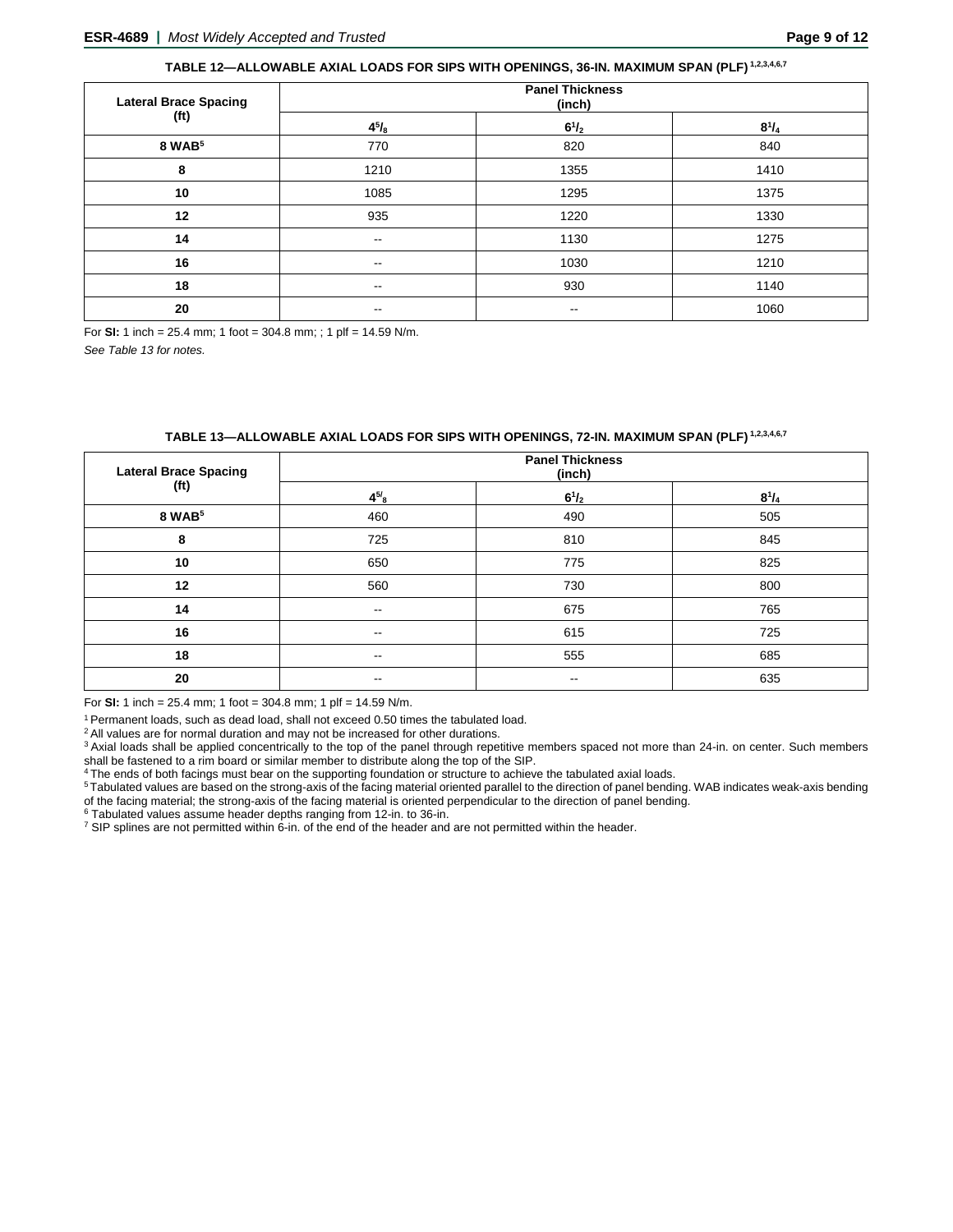# **TABLE 14—ALLOWABLE IN-PLANE SHEAR STRENGTH (POUNDS PER FOOT) FOR SIP SHEAR WALLS (WIND AND SEISMIC LOADS IN SEISMIC DESIGN CATEGORIES A, B AND C) 1, 2**

|                                    | <b>Minimum</b><br><b>Nominal</b>        | Minimum Facing Connections <sup>2,4</sup>            |                                                         |                                                      |                               |
|------------------------------------|-----------------------------------------|------------------------------------------------------|---------------------------------------------------------|------------------------------------------------------|-------------------------------|
| <b>Spline</b><br>Type <sup>3</sup> | <b>SIP</b><br><b>Thickness</b><br>(in.) | Chord <sup>2</sup>                                   | Plate <sup>2</sup>                                      | $S$ pline $3$                                        | <b>Shear</b><br>Strength(plf) |
| Block or<br>Surface Spline         | $4^{5}/_{8}$                            | 0.131-in. x $2^{1}/2$ -in. nails,<br>6-in. on center | 0.131-in. x $2^{1}/2$ -in. nails,<br>6-in. on center    | 0.131-in. x $2^{1}/2$ -in. nails.<br>6-in. on center | 380                           |
|                                    | $8^{1}/_{4}$                            | 0.131-in. x $2^{1/2}$ -in. nails,<br>6-in. on center | 0.131-in. x $2^{1}/_{2}$ -in. nails,<br>6-in. on center | 0.131-in. x $2^{1/2}$ -in. nails.<br>6-in. on center | 400                           |

For **SI:** 1 inch = 25.4 mm; 1 foot = 304.8 mm; 1 psf = 47.88 Pa.; 1 plf = 14.59 N/m.

<sup>1</sup> Maximum shear wall dimensions ratio shall not exceed 2:1 (height: width) for resisting wind or seismic loads.

<sup>2</sup> Chords, hold downs and connections to other structural elements must be designed by a registered design professional in accordance with accepted engineering practice.

<sup>3</sup> Spline type at interior panel-to-panel joints only. Solid chord members are required at each end of each shear wall segment.

<sup>4</sup> Required connections must be made on each side of the panel. Dimensional or engineered lumber shall have an equivalent specific gravity of 0.42 or greater.

# **TABLE 15—ALLOWABLE IN-PLANE SHEAR STRENGTH FOR HORIZONTAL DIAPHRAGMS SUBJECTED TO WIND OR SEISMIC LOADING**

| <b>Minimum</b>                                  | <b>Minimum Connections</b>                                                                                                                                 |                                                                                                                                                              |                                                                                                | Shear             |                      |
|-------------------------------------------------|------------------------------------------------------------------------------------------------------------------------------------------------------------|--------------------------------------------------------------------------------------------------------------------------------------------------------------|------------------------------------------------------------------------------------------------|-------------------|----------------------|
| <b>Nominal SIP</b><br><b>Thickness</b><br>(in.) | Surface Spline <sup>1</sup><br>(Figure 3b)                                                                                                                 | <b>Boundary</b><br><b>Support Element</b><br>(Figure 3c)                                                                                                     | <b>Interior</b><br>Support Spline <sup>2,3</sup><br>(Figure 3a)                                | Strength<br>(plf) | Max. Aspect<br>Ratio |
| $8 - 1/4$                                       | 0.131-in. x $2^{1}/2$ -in. nails,<br>6-in. on center<br>$\frac{7}{16}$ -in. x 3-in.<br><b>OSB Surface Spline</b>                                           | 10-in. length, 0.190-in.<br>shank diameter, 0.255-in.<br>thread $o.d., 2.750-in.$<br>thread length, 0.625-in.<br>head diameter SIP screw.<br>6-in. on center | 0.131-in. x $2^{1}/2$ -in. nails,<br>6-in. on center                                           | 265               | 3:1                  |
|                                                 | 0.131-in. x $2^{1}/2$ -in. nails,<br>4-in. on center<br>$\frac{7}{16}$ -in. x 3-in.<br><b>OSB Surface Spline</b>                                           | 10-in. length, 0.190-in.<br>shank diameter, 0.255-in.<br>thread o.d., 2.750-in.<br>thread length, 0.625-in.<br>head diameter SIP screw.<br>4-in. on center   | 0.131-in. x $2^{1}/2$ -in. nails.<br>4-in. on center                                           | 330               | 3:1                  |
|                                                 | 0.131-in. x $2^{1/2}$ -in. nails.<br>2-in. on center, two rows<br>staggered $\frac{3}{8}$ -in.<br>$\frac{7}{16}$ -in. x 3-in.<br><b>OSB Surface Spline</b> | 10-in. length, 0.190-in.<br>shank diameter, 0.255-in.<br>thread $o.d., 2.750-in.$<br>thread length, 0.625-in.<br>head diameter SIP screw,<br>3-in. on center | 0.131-in. x $2^{1/2}$ -in. nails,<br>2-in. on center, two rows<br>staggered $\frac{3}{8}$ -in. | 575               | 3:1                  |

For **SI:** 1 inch = 25.4 mm, 1 PLF = 14.59 N/m

1 Surface or block spline only at interior panel-to-panel joints. Specified fasteners are required on both sides of panel joint through the top surface only, as shown in Figure 3b.

<sup>2</sup>Interior support spline shall be solid lumber 1<sup>1</sup>/<sub>2</sub>-inch-wide minimum and have a specific gravity of 0.42 or greater. Specified fasteners are required through both facings as shown in Figure 3c.

3 Attachment of panels to interior supports is the responsibility of the designer and are not included with the shear strength capacities in this table.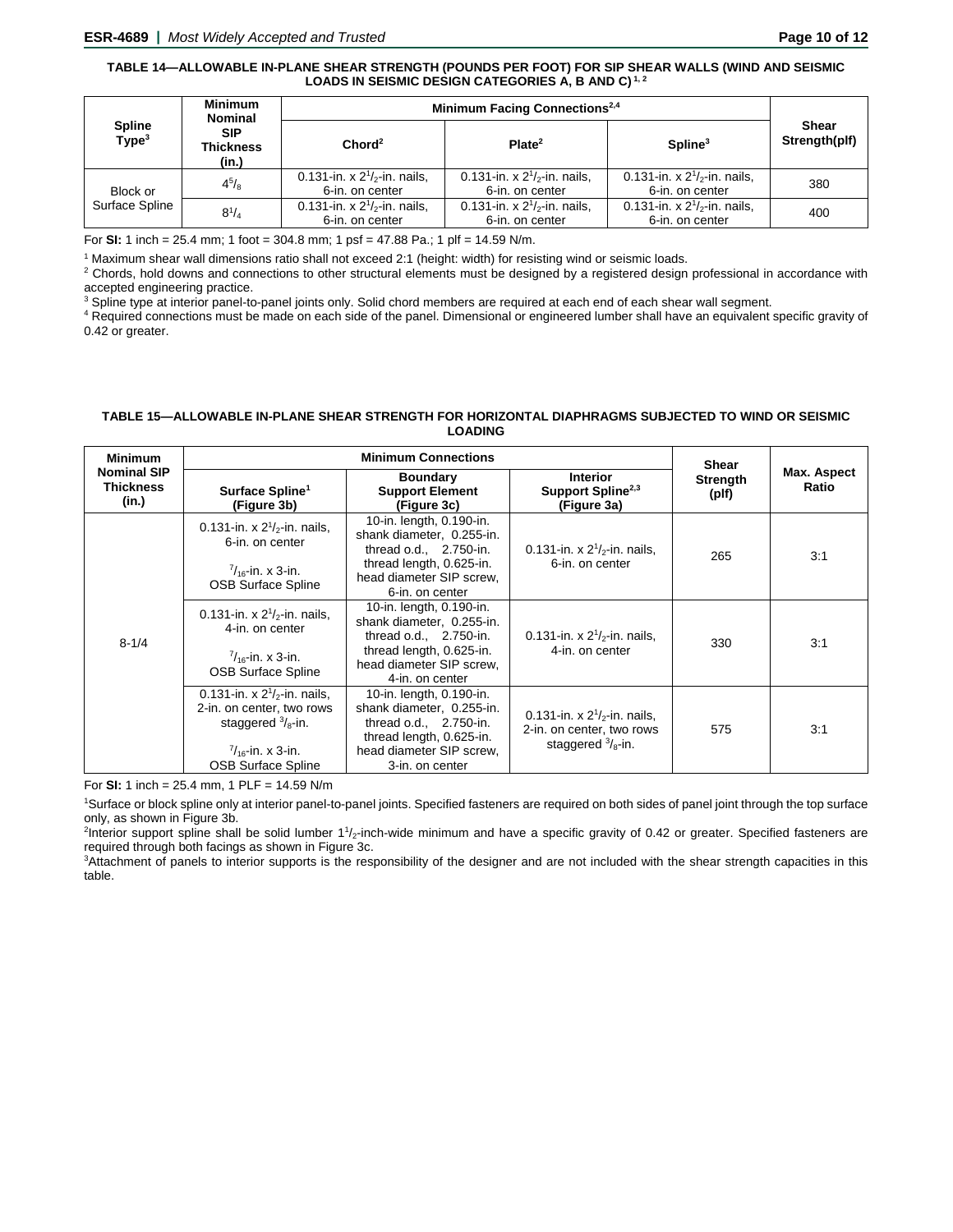# **TABLE 16—COMPONENT MATERIAL SOURCES**

| Facing                                                                                                                                       | Core                                                                                                                     | <b>Adhesive</b>                                                                                        |
|----------------------------------------------------------------------------------------------------------------------------------------------|--------------------------------------------------------------------------------------------------------------------------|--------------------------------------------------------------------------------------------------------|
| Louisiana-Pacific Corporation<br>Sagola, MI<br>Distributed by:<br>Viking Forest Products, LLC<br>7615 Smetana Lane<br>Eden Prairie, MN 55344 | Atlas Molded Products.<br>A Division of Atlas Roofing Corporation<br>8240 Byron Center Road SW<br>Byron Center, MI 49315 | Ashland, LLC<br>5475 Rings Road<br>Dublin, OH 43017                                                    |
| Norbord, Inc.<br>1 Toronto Street, Suite 600<br>Toronto ON, Canada M5C 2W4                                                                   | Benchmark Foam, Inc.<br>401 Pheasant Ridge Drive<br>Watertown, SD 57201                                                  | <b>DuPont Specialty Products</b><br>200 Larkin Center<br>1501 Larkin Center Drive<br>Midland, MI 48674 |
| Tolko Industries, Ltd.<br>3203 30 <sup>th</sup> Avenue<br>Vernon BC, Canada V1T 6M1                                                          | Carpenter Foam<br>1021 E Springfield Road<br>High Point, NC 27263                                                        |                                                                                                        |
|                                                                                                                                              | <b>Creative Packaging Company</b><br>6301 Midland Industrial Drive<br>Shelbyville, KY 40065                              |                                                                                                        |
|                                                                                                                                              | Insulfoam, a Carlisle Company<br>1507 Sunburst Lane<br>Mead, NE 68041 (I-41)                                             |                                                                                                        |
|                                                                                                                                              | lowa EPS Products, Inc.<br>5554 N.E. 16 <sup>th</sup> Street<br>Des Moines, IA 50313                                     |                                                                                                        |
|                                                                                                                                              | OPCO, Inc.<br>P.O. Box 101<br>Latrobe, PA 15650                                                                          |                                                                                                        |
|                                                                                                                                              | Plymouth Foam<br>1 Southern Gateway Drive<br>Gnadenhutten, OH 44629                                                      |                                                                                                        |
|                                                                                                                                              | Polar Industries, Inc.<br>32 Gramar Avenue<br>Prospect, CT 06712                                                         |                                                                                                        |
|                                                                                                                                              | Powerfoam Insulation<br>Division of Metl-Span LTD.<br>550 Murray Street, Highway 287<br>Midlothian, TX 76065             |                                                                                                        |
|                                                                                                                                              | Thermal Foams, Inc.<br>2101 Kenmore Avenue<br>Buffalo, NY 14207                                                          |                                                                                                        |